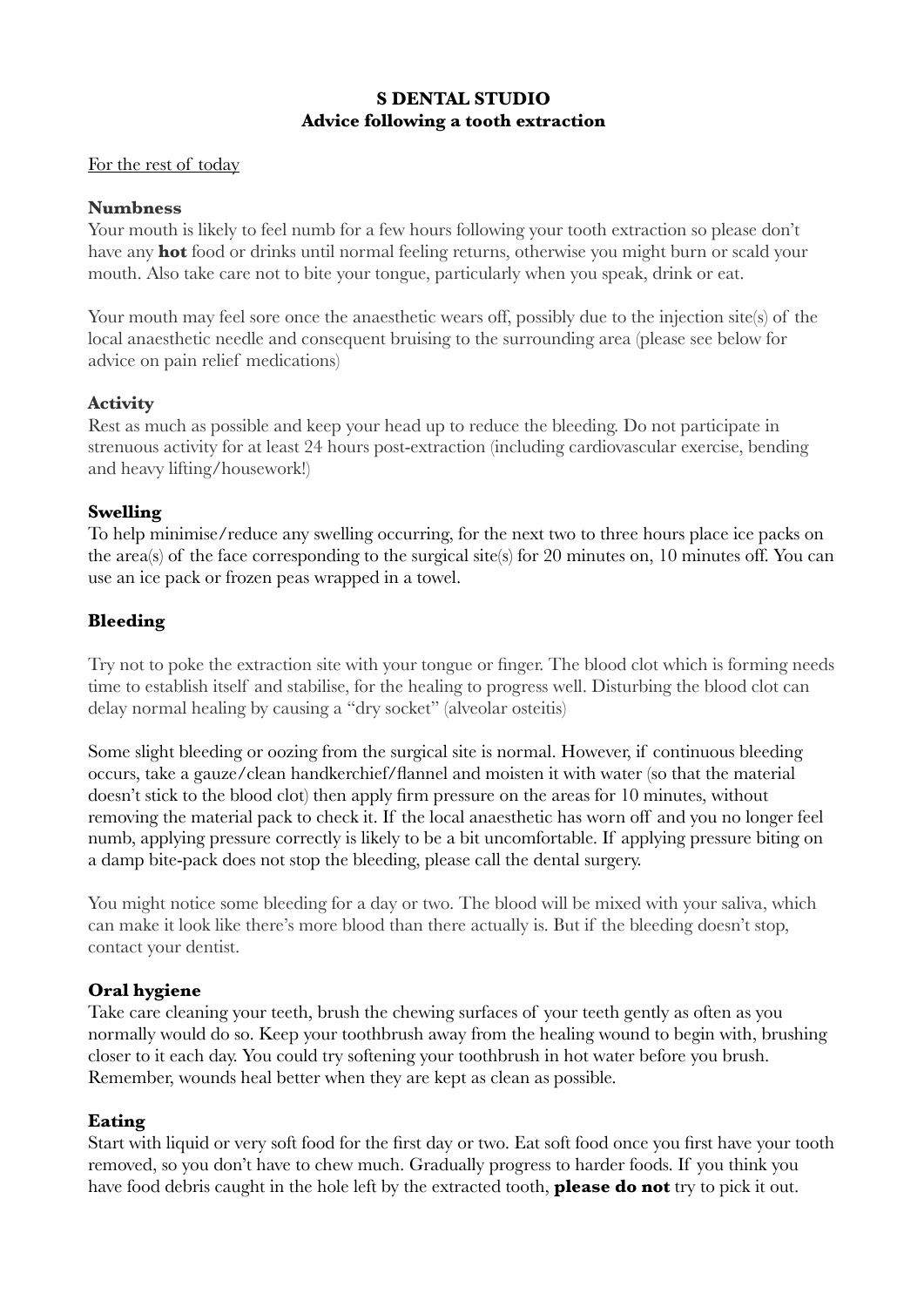Nutrition is important, so if you don't feel like eating a big meal, you might consider eating several smaller meals.

# **Alcohol**

We advise you not to drink alcohol for at least 24 hours post-extraction.

# **Smoking**

Please avoid smoking!

Don't smoke for as long as possible, but at least for the rest of the day. Smoking can greatly increase your chances of developing post-operative dry socket and infection.

## **Pain relief medications**

Following a simple extraction, you may not feel you need to take pain-killers. However, if necessary you can take over-the-counter painkillers, we recommend paracetamol plus/minus ibuprofen.

If your extraction was difficult, you may require regular pain relief for 7-10 days. Your dentist will arrange a review appointment with you, so please continue with taking regular pain relief medication(s) under their direction. Additionally, you may like to take Co-codamol which is available to buy over-the-counter in the dose 8/500 (8mg codeine with 500mg paracetamol) Do **not** take additional paracetamol if you take Co-codamol.

Please follow the doses given on the packet(s) and do not exceed 4g of paracetamol in any 24 hours. Always read the patient information leaflet that comes with your medicines. If you have any questions, please ask your dentist or a pharmacist for advice.

## Over the next few days

Most people can go back to their normal routine the next day. However, if you have a more difficult surgical extraction, it can take a number of days before you feel ready to return to your normal routine. Your discomfort should settle down completely within about 10 days.

Don't rinse your mouth out for at least 24 hours after a tooth removal, as this could disturb any blood clot that has formed and/or you may start bleeding again. After 24 hours, rinse gently with a salt water mouthwash (made using salt and hot, but not boiling water), four times a day to keep the area clean.

Some people find that their pain is worse about three days after the procedure, but then settles down again within a week to 10 days. This is completely normal. If you're in severe pain and it gets worse, contact your dentist. They'll check that nothing else is causing it, such as an infection.

## **Bruising**

You might have some bruising for a couple of weeks and your jaw may feel a little stiff for a week. Don't force your jaw open if it's stiff.

## **Stitches** (sutures)

You may have stitches, depending on which tooth was removed, and why. Your dentist will arrange a review appointment within a week of the extraction to remove these and check healing is progressing well.